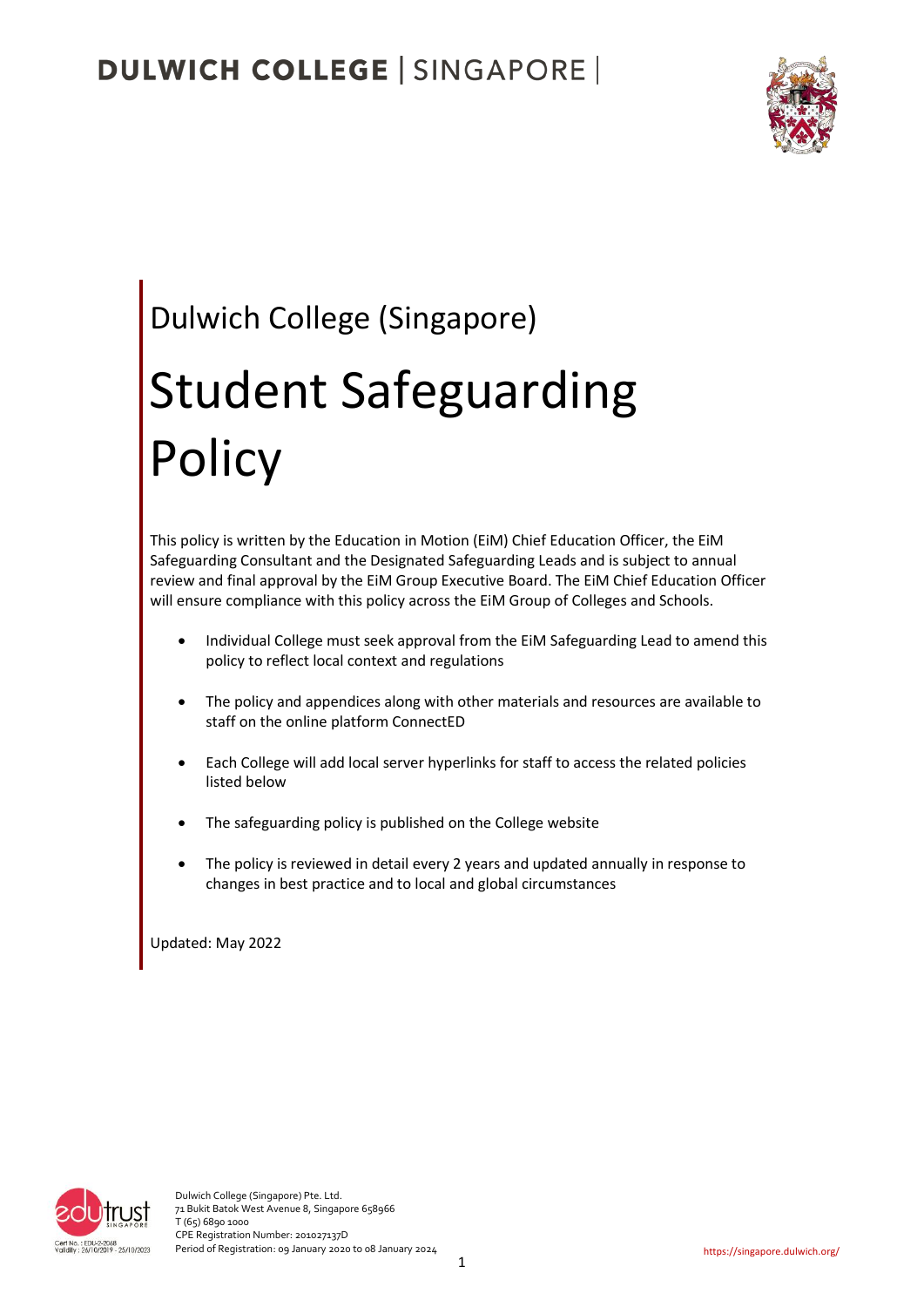#### **1. INTRODUCTION**



Education in Motion (EiM)'s family of schools include Dulwich College International, Dulwich International High School, Dehong, Green School International, Hochalpines Institute Ftan

Each EiM school is driven by the same core values, one of which is safeguarding our students. We define safeguarding as *the way in which we provide a safe environment so that all our students can fully develop and learn*. This policy applies to all adults visiting or working with students in our colleges and schools, including staff, volunteers, interns, gap students, contractors, consultants, board members, guests and visitors.

#### **1.1 Our commitment**

Education in Motion takes every step to ensure that students in our care are protected from all forms of abuse and neglect.

*"At Education in Motion we believe that safeguarding is everyone's responsibility. Everyone in our colleges and schools who comes into contact with our students and their families has a significant role to play. To do this effectively, all our staff and volunteers must always make sure that they consider what is in the best interests of the child. Students come first."*

Fraser White, Founder, Chairman & CEO, Education in Motion

#### **1.2 Our guiding principles:**

- We listen to our students and put them first
- We ensure that safeguarding is central to all we do
- We recruit safely
- We ensure that safeguarding is a standing item on all meeting agendas
- We train every adult working or volunteering in our colleges/schools/HQs
- We support the needs of individual students and recognise that some students are more vulnerable than others

#### **1.3 Our core competencies**

Through professional learning and dialogue, we ensure that staff and volunteers meet the following competencies:

- 1. Placing the student at the centre of all that we do
- 2. Understanding possible signs and indicators of abuse and neglect
- 3. Knowing how to respond to and communicate with students
- 4. Always responding to safeguarding needs
- 5. Understanding what might make some students more vulnerable
- 6. Understanding your College/HQ Safeguarding policy, related policies and Code of Conduct
- 7. Knowing how to share key information safely and who to share it with

#### **1.4 Our context**

*"We have a shared approach and standards to the way we keep students safe across our Colleges and Schools. However, we respect that each school must consider their cultural context and any local or national regulations."* Lesley Meyer Chief Education Officer, Education in Motion

In all our colleges and schools our student-centred approach is modelled on the United Convention on the Rights of the Child. All our students have a right to be safe and we draw upon best practice internationally and apply the safeguarding standards of the Council of International Schools (CIS).

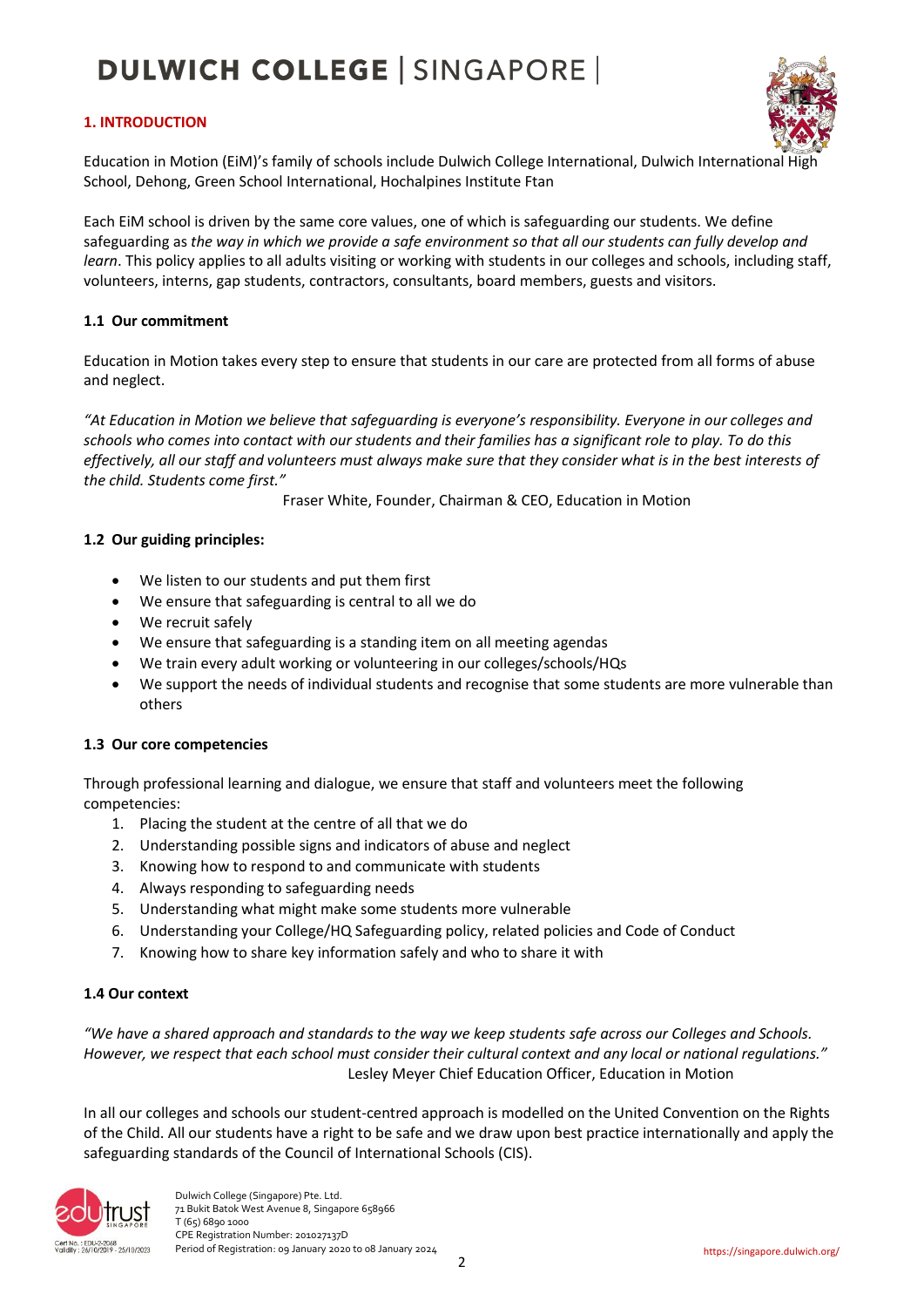

#### **2. WHAT IS CHILD ABUSE?**

*Child abuse:*

- *is when a student is intentionally harmed by an adult in an isolated incident or over a period*
- *can be physical, sexual or emotional and can happen in person or online*
- *can be a lack of love, care and attention – this is neglec*t

#### *Peer on peer abuse:*

Peer-on-peer abuse is any form of physical, sexual, emotional, and financial abuse, and coercive control exercised between students, and within student's relationships (both intimate and non-intimate), friendships, and wider peer associations. (Appendix M)

#### *Protecting vulnerable students*

All students, regardless of age, disability, gender reassignment, race, religion or belief, gender, or sexual orientation have an equal right to be protected from all types of harm or abuse. Extra safeguards may be needed to keep students who are additionally vulnerable safe from abuse. Examples could be students who are minoritised from ethnic communities; those with special educational needs and disabilities (SEND) or are lesbian, gay, bisexual or transgender (LGBQT).

Some students will be additionally vulnerable because of the impact of previous experiences, their level of dependency, communication need or other issues. Vulnerable students may have experienced adverse childhood experiences where the capability of the family or wider community has not always met their needs, or indeed has caused harm. Such experiences might include the presence of adults in the home with mental health problems, alcohol and drug dependence or domestic abuse; absence of supportive relationships; the wider community and social conditions.

#### **2.1 Categories of abuse**.

We consider abuse under the following broad headings:

- Physical Abuse
- Emotional Abuse
- Sexual Abuse
- Neglect (including affluent neglect)

*Indicators of Abuse and Neglect* (Appendix A) gives more information on categories of child abuse and guidance on how to identify them.

This can include, but is not limited to:

- Bullying (including cyberbullying)
- Physical abuse such as hitting, kicking, shaking, biting, hair pulling, or otherwise causing physical harm
- Sexual violence, such as rape, assault by penetration and sexual assault
- Sexual harassment, such as sexual comments, remarks, jokes
- Online sexual harassment, which may be stand-alone or part of a broader pattern of abuse
- The intention of viewing or sharing images of parts of the body such as breasts, genitals, or buttocks to obtain sexual gratification, or to cause the victim humiliation, distress or alarm
- Sexting (also known as youth produced sexual imagery) and upskirting (taking a picture under a person's clothing without them knowing)
- Initiation/hazing type violence and rituals

#### **2.2 Speak Out Stay Safe**

We encourage students to report when they have been abused, neglected or made to feel uncomfortable by adults or peers in school or outside. We are committed to responding to any reports from students about their own wellbeing or that of peers.

The College ensures that regular learning opportunities are delivered to students to recognise, resist and report



 Dulwich College (Singapore) Pte. Ltd. 71 Bukit Batok West Avenue 8, Singapore 658966 T (65) 6890 1000 CPE Registration Number: 201027137D<br>Validily: 26/10/2019 - 25/10/2023 Period of Registration: 09 January 2020 Period of Registration: 09 January 2020 to 08 January 2024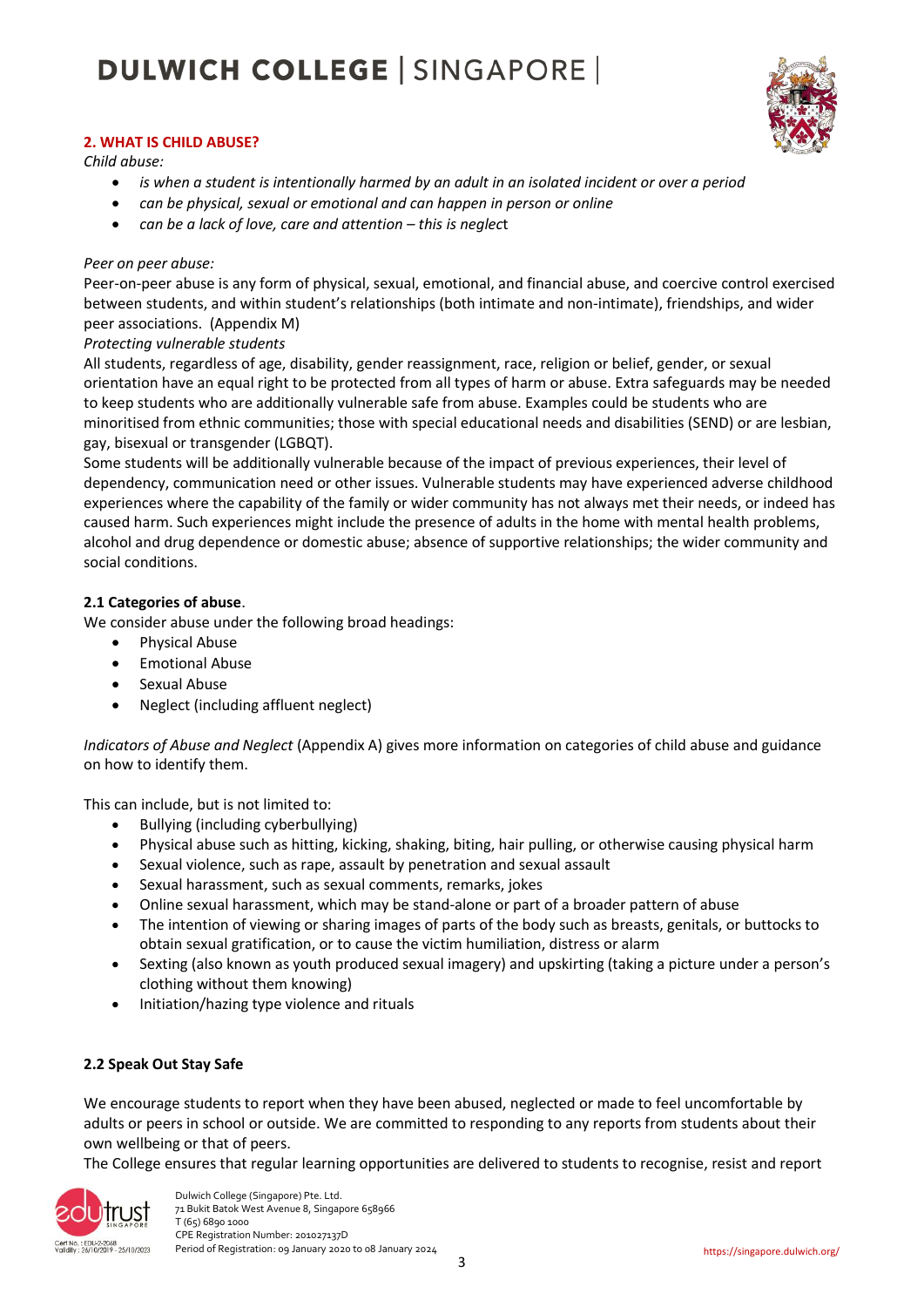abuse/neglect by adults or peers. This will be delivered at the beginning of each academic year as part *Speak Out Stay Safe* learning framework but also revisited regularly throughout the year.



#### **3. HOW DO WE KEEP OUR COMMUNITY SAFE?**

#### **3.1 Key safeguarding roles and responsibilities**

Safeguarding is the responsibility of all staff. Key safeguarding roles and responsibilities are listed below. Photos and contact details are displayed on posters in our College and can also be found by staff o[n ConnectEd.](https://connected.dulwich.org/programme/safeguarding/my-safeguarding) Important telephone numbers are listed on the back of staff lanyards. Visitor lanyards direct them to the school office/reception in case of any concern, who will direct them to the appropriate person.

| Role                                       | Person                                          |
|--------------------------------------------|-------------------------------------------------|
| EIM Chief Education Officer/Group          | Lesley Meyer Lesley. Meyer@eimglobal.com        |
| Safeguarding Lead                          |                                                 |
|                                            |                                                 |
| Group Director of Education/Deputy Group   | David Fitzgerald David.Fitzgerald@eimglobal.com |
| Safeguarding Lead                          |                                                 |
| <b>EIM Safeguarding Consultant</b>         | Kate Beith Kate.Beith@eimglobal.com             |
| <b>External Auditor</b>                    | Tim Gerrish Tim@icpa.co.uk                      |
| <b>Head of College</b>                     | Nick Magnus (Nick.Magnus@dulwich.org)           |
| Designated Safeguarding Lead - Director    | Paola Morris (Paola.Morris@dulwich.org)         |
| of Business Administration                 |                                                 |
| Deputy Designated Safeguarding Lead -      | Elena Stamatelou (elena.stamatelou@dulwich.org) |
| Policies, Procedures and Governance        |                                                 |
| Deputy Designated Safeguarding Lead -      | Sandeep Singh (Sandeep.singh@dulwich.org)       |
| <b>Physical Premises and Campus Safety</b> |                                                 |
| <b>Child Protection Officers</b>           | Whole School CPO / DUCKS:                       |
|                                            | Joanne Woodward                                 |
|                                            | (Joanne. Woodward@dulwich.org)                  |
|                                            | Junior School:                                  |
|                                            | Nick Bevington (Nick.Bevington@dulwich.org)     |
|                                            | Senior School:                                  |
|                                            | Mel Ellis (Melanie.Ellis@dulwich.org)           |
| Deputy Child Protection Officer            | <b>DUCKS:</b>                                   |
|                                            | Sonia Magnus (Sonia.Magnus@dulwich.org)         |
|                                            | Chris Timms (Chris.Timms@dulwich.org)           |
|                                            | Brenda Zhou (Brenda.Zhou@dulwich.org)           |
|                                            | Junior School:                                  |
|                                            | Michael Smith (Michael.Smith@dulwich.org)       |
|                                            | Charlotte Ruddy (Charlotte.Ruddy@dulwich.org)   |
|                                            | Clare Measures (Clare.Measures@dulwich.org)     |
|                                            | Lower Senior School (Y7-8):                     |
|                                            | Richard Lee (Richard.Lee@dulwich.org)           |
|                                            | Middle Senior School (Y9-11):                   |
|                                            | Corin James (Corin.James@dulwich.org)           |
|                                            | Upper Senior School (Y12-13):                   |
|                                            | Dominic Massarella                              |
|                                            | (Dominic.Massarella@dulwich.org)                |
| <b>Local Staff Focal Point</b>             | Joanne Woodward                                 |



 Dulwich College (Singapore) Pte. Ltd. 71 Bukit Batok West Avenue 8, Singapore 658966 T (65) 6890 1000 CPE Registration Number: 201027137D<br>
Validily: 26/10/2019 - 25/10/2023 Period of Registration: 09 January 2020 Period of Registration: 09 January 2020 to 08 January 2024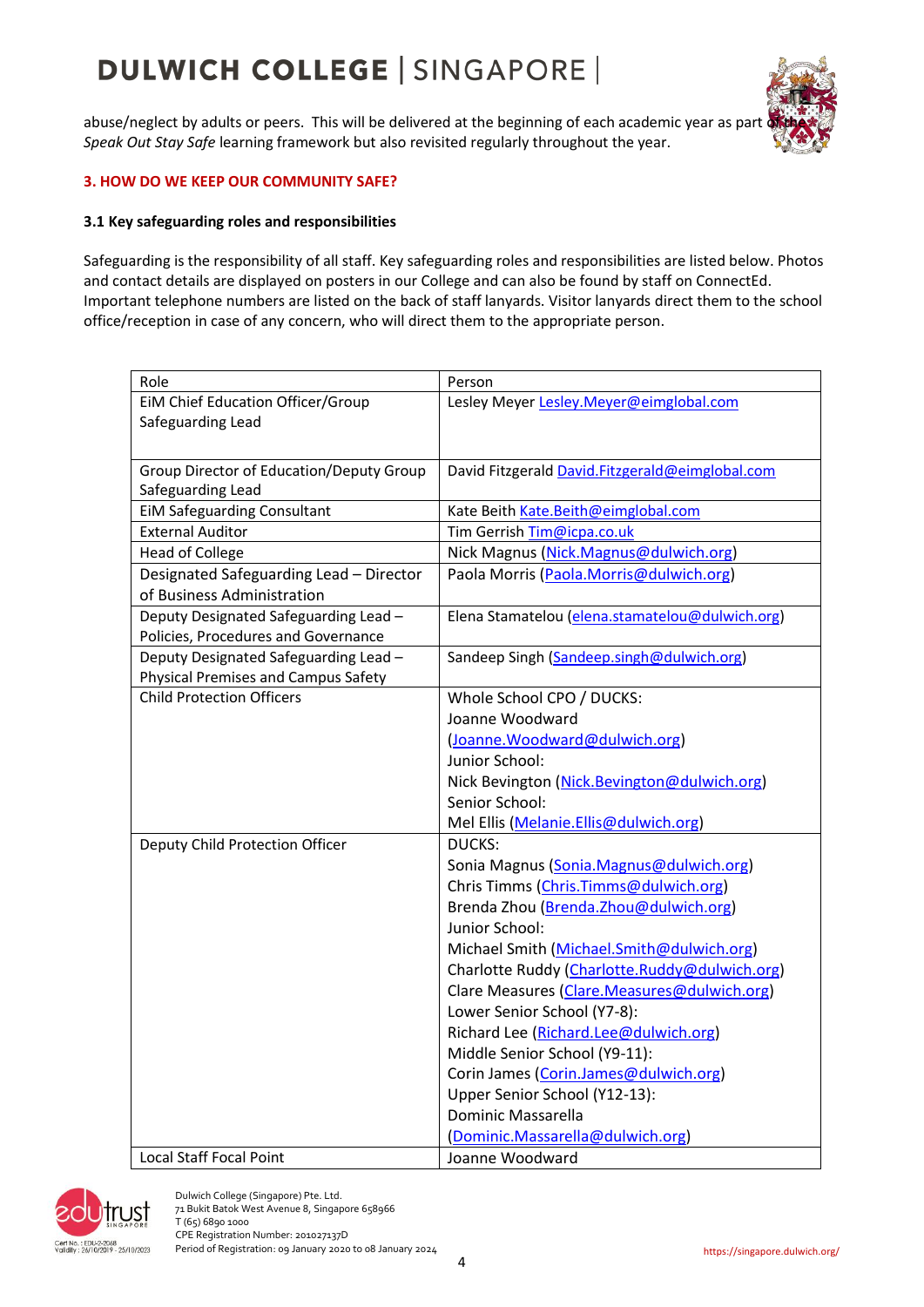|                           | (Joanne.Woodward@dulwich.org)           |  |
|---------------------------|-----------------------------------------|--|
| Safeguarding Lead Trainer | Joanne Woodward                         |  |
|                           | (Joanne.Woodward@dulwich.org)           |  |
|                           | Susan Worthington                       |  |
|                           | (Susan.Worthington@dulwich.org)         |  |
| E-Safety Lead             | Jacob Martin (Jacob.Martin@dulwich.org) |  |

Descriptions of the above roles are provided in *Key safeguarding roles and responsibilities (Appendix B)*. These descriptions are added to individual HR files. Below are brief summaries.

EiM Chief Education Officer/Group Safeguarding Lead:

- Accountable for all aspects of group-wide safeguarding
- Ensures the Chairman is kept fully informed
- Provides updates to Group Executive Board (GEB)
- Manages serious cases
- Provides guidance and support to Colleges and Schools
- Leads the EiM Safeguarding Council

Group Director of Education/Deputy Group Safeguarding Lead

- Deputises for the EiM Chief Education Officer/Group Safeguarding Lead
- Keeps the CEdO fully informed
- Liaises with the EiM Safeguarding Consultant in the absence of the CEdO

EiM Safeguarding Consultant

- Supports the CEdO, Colleges and Schools in all aspects of safeguarding
- Develops policy, procedures and associated professional learning
- Supports and reviews serious cases
- Provides individual and group supervision to DSLs and CPOs
- Member of the EiM Safeguarding Council

#### External Auditor

- Conducts two yearly audits in Colleges and Schools
- Reviews the action plans as part of the audit cycle
- Member of the EiM Safeguarding Council

#### Head of College:

- Accountable for all aspects of safeguarding in the College
- Oversees the safeguarding action plan based on audits and compliance reviews
- Ensures that the safeguarding policy is adapted to local context and followed by all
- Responds to concerns about the actions of staff or volunteers

Designated Safeguarding Lead (DSL):

- Maintains an overview of all aspects of safeguarding in the College
- Leads the College Safeguarding Working Group
- Coordinates and supports the two-year audit cycle and safeguarding action plan
- Accountable for the College Mapping Tool

Deputy Designated Safeguarding Lead (DDSL)

• Supports all the above and takes responsibility in the absence of the DSL.



 Dulwich College (Singapore) Pte. Ltd. 71 Bukit Batok West Avenue 8, Singapore 658966 T (65) 6890 1000 The ERegistration Number: 201027137D<br>

Figure : 201022019 - 25/10/2023<br>
Period of Registration: 09 January 2020 Period of Registration: 09 January 2020 to 08 January 2024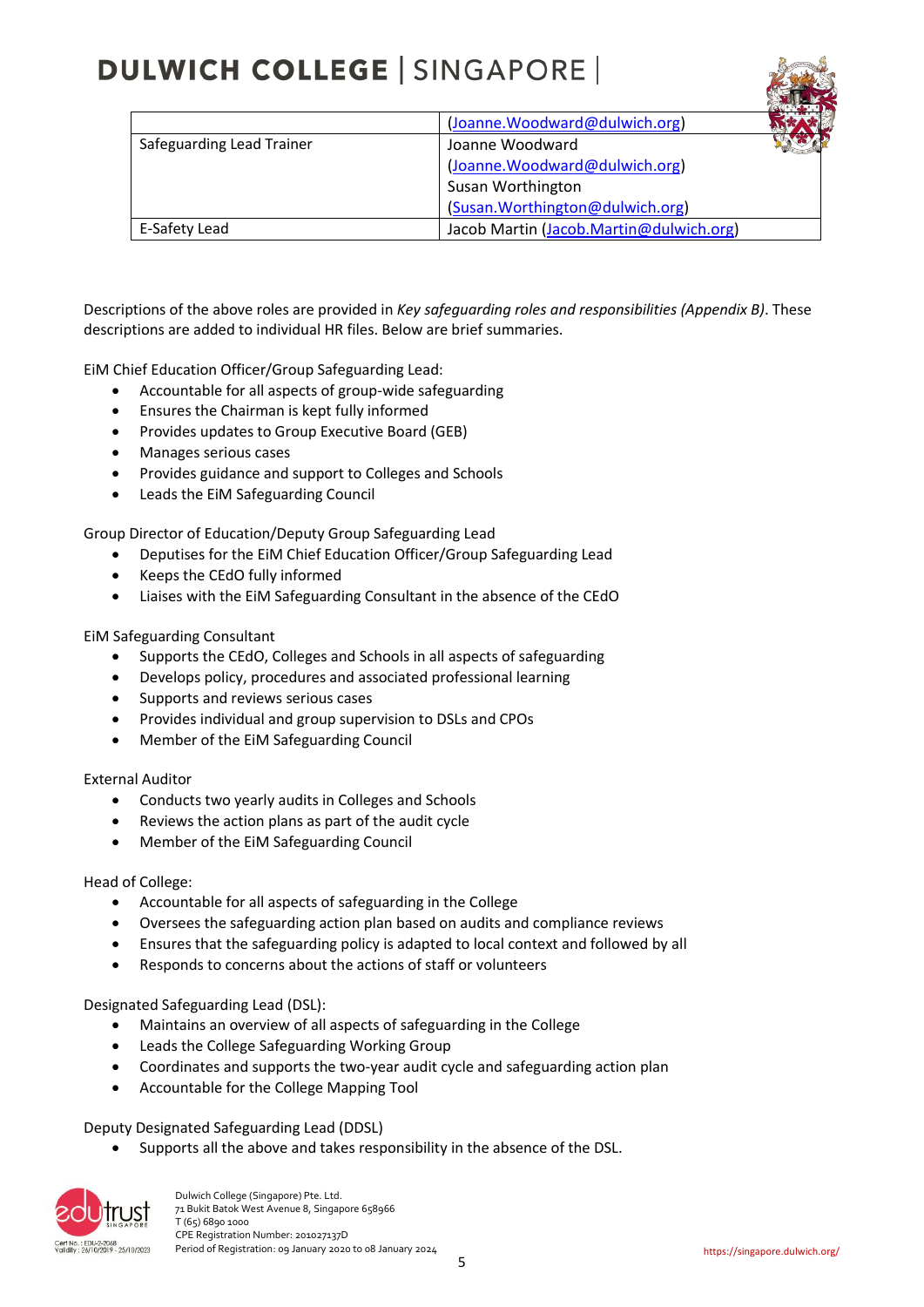Child Protection Officer (CPO)

- Manages College child protection cases, including recording, reporting, and reviewing concern students
- Takes the lead on individual cases in accordance with EiM procedures

Deputy Child Protection Officer (Dep CPO):

- Is aware of all cases
- Takes on all the CPO responsibilities on the absence of the CPO

Safeguarding Lead Trainer:

- Leads safeguarding training
- Liaises with other safeguarding trainers across EiM
- Trains other staff to become safeguarding trainers

Safeguarding Trainers:

- Provides College-based safeguard learning as required
- Attends meetings led by the College Lead Trainer.

#### **3.2 Safeguarding Working Group**

The Safeguarding Working Group is composed of the following:

- The Designated Safeguarding Lead (DSL) chairs the meetings and reports directly to the Head of College.
- Child Protection Officer(s).
- Lead Trainer(s).
- The E-Safety Lead.
- Other representative staff selected by the DSL and the Head of College.

The Safeguarding Working Group meets at least three times a year to:

- Monitor safeguarding practices across the College
- Develop an action plan covering practices and development relating to most recent audits or compliance reviews
- Oversee professional learning with regards to safeguarding
- Review every year the Safeguarding Policy and recommend updates

#### **3.3 Disclosure, reporting and recording child protection concerns**

Child protection concerns are where a student is:

- At significant or immediate risk of harm
- Is vulnerable, but not at significant or immediate risk of harm

The College will ensure that all members of staff are familiar with the procedures for reporting and recording a confidential record of any incidents/concerns. There is a culture of safe reporting for all members of our community, including for concerns about peer-on-peer abuse, either online or in person.

Members of staff and volunteers must not investigate; staff or volunteers who believe that a student may be at risk must immediately refer concerns to the CPO.

When managing concerns, we consider:

- The needs of each student to include those with \*mental health needs and special educational needs and disabilities (SEND)
- The role and responsibilities of those involved
- Family and environmental factors



 Dulwich College (Singapore) Pte. Ltd. 71 Bukit Batok West Avenue 8, Singapore 658966 T (65) 6890 1000 ort No.: EDU-2-2068<br>
CPE Registration Number: 201027137D<br>
Period of Registration: 09 January 2020 Period of Registration: 09 January 2020 to 08 January 2024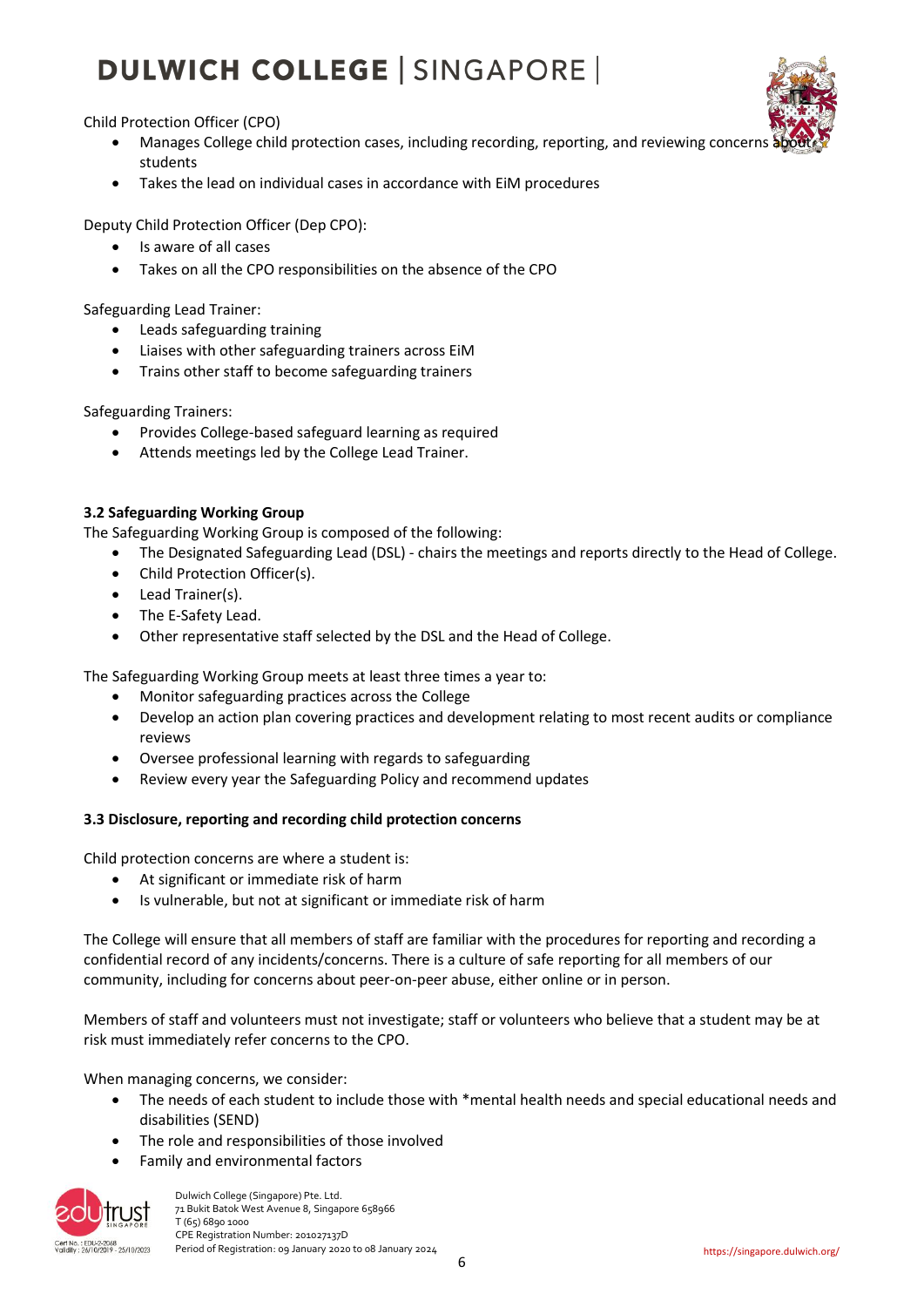

• The impact of all decisions on the student concerned

All adults working in, volunteering, or visiting our College must report concerns immediately. They must maintain confidentiality and follow the reporting procedure (*Appendix H*).

CPOMS (a digital platform) is used for reporting, recording, and monitoring child protection concerns. Incidents and concerns are added directly to CPOMS by staff with access to the platform or recorded on a Record of Concern form (RoC *Appendix C*) for those without. The CPO will scan and upload Records of Concern to CPOMS on their behalf.

Reports of child protection concerns should be in the student's best interests, rooted in child development and informed by evidence. Staff must feel confident that they will be supported if they report concerns about a student.

On receipt of a specific child protection concern, the CPO will ensure that the Head of College and the DSL are alerted.

In all serious child protection incidents, Lesley Meyer, the EiM Chief Education Officer must be informed or in her absence David Fitzgerald. Kate Beith, the EiM Safeguarding Consultant will be contacted.

For less urgent concerns, the CPO will consult with the DSL to ensure that the appropriate strategy is agreed and implemented. This may involve seeking further advice from Lesley Meyer, the EiM Chief Education Officer or in her absence David Fitzgerald (Deputy Group Safeguarding Lead) who will then consult Kate Beith, the EiM Safeguarding Consultant [Kate.Beith@eimglobal.com.](mailto:Kate.Beith@eimglobal.com)

It is the responsibility of the EiM CEdO to ensure that the CEO is kept informed on a regular basis and always involved in serious matters.

#### **3.4 Managing concerns about a student**

It is the responsibility of the CPO to manage the process. All relevant information relating to actions and communications will be recorded on CPOMS.

The Head of College may instruct the CPO to form a response team to assess a reported child protection concern. The participants chosen will depend upon the nature of the situation. The team will take a holistic approach, addressing the student's needs within their family, the College, the wider community and the local or international context.

Involvement of College Social/Emotional Counsellors to support students and/or families must be considered but is not automatic. In many cases counselling will be considered appropriate. CPOs must meet frequently with counsellors to facilitate support when needed. In cases where there is significant engagement with College Counsellors, the CPO ensures that any relevant counselling files are added to CPOMS.

The College must follow local laws and regulations concerning the reporting of suspected instances of domestic abuse and any other circumstance under which the physical and mental health of a minor is seriously harmed or the minor is facing the risk of unlawful infringement (minor's personal rights, property rights or other rights being infringed). Should a circumstance arise, that may lead to a reporting obligation, guidance should be immediately sought from the EiM Chief Education Officer who may consult with a member of the EiM legal department.

All adults working in, volunteering, or visiting EiM colleges/schools will fully cooperate with law enforcement agencies in accordance with local laws and regulations.

Decisions made by the response team should be agreed with the student and family where possible.

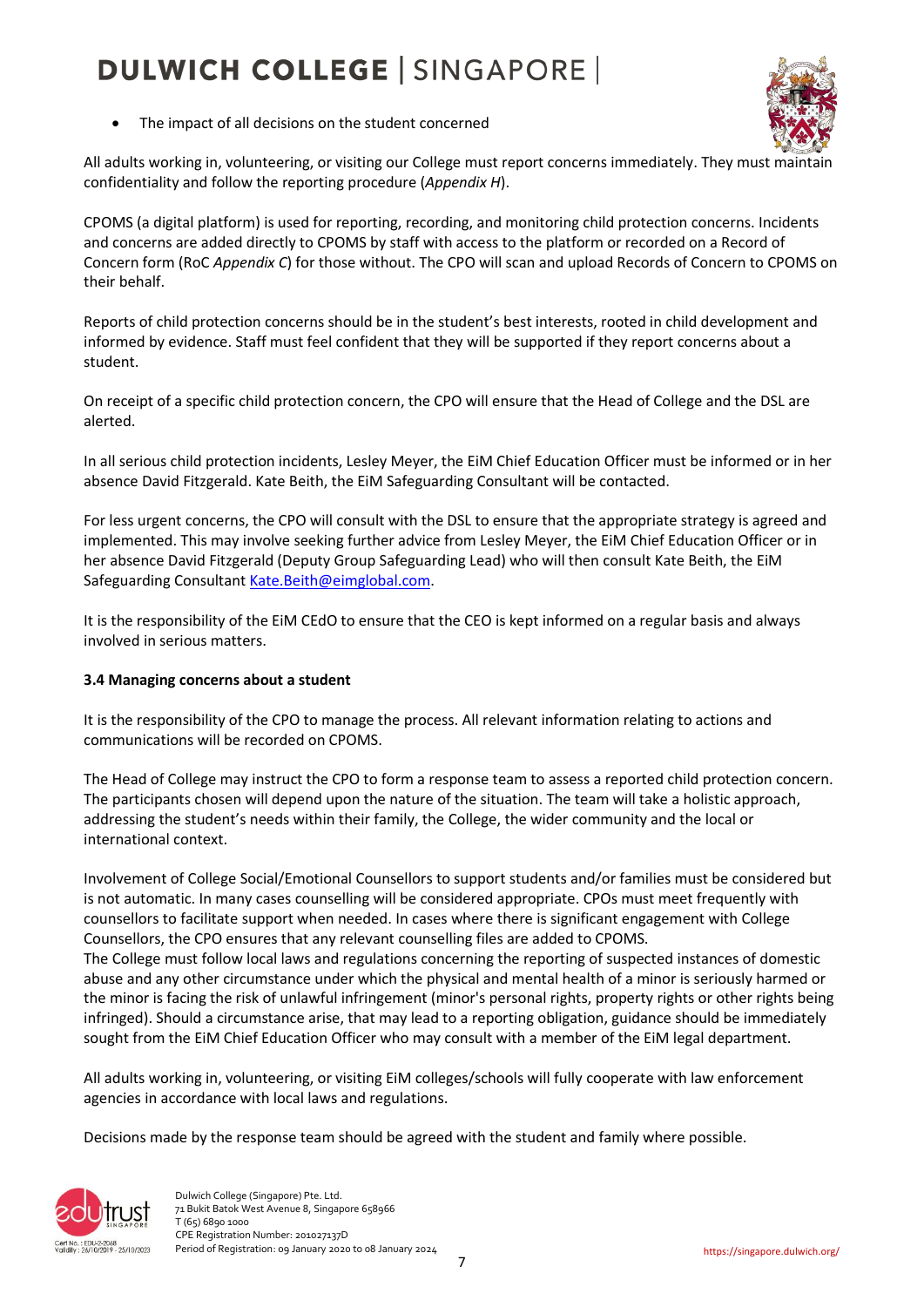#### **3.5 Confidentiality**



The College will ensure that all data relating to all students is confidentially managed on CPOMS in accordance with the requirements of EiM and national or local laws or regulations.

Those reporting concerns will adhere to the lines of communication, ensuring confidentiality. The CPO will support the process and staff will be given detailed information about lines of communication when joining EiM and at the beginning of every academic year.

Any member of staff who has access to confidential information about a student and/or the student's family must take all reasonable steps to maintain confidentiality. The Head of College and CPO will agree the appropriate next steps regarding this information. Regardless of confidentiality, any member of staff who has reason to believe that a student is at immediate or significant risk of harm, must pass on information to the CPO.

Unless otherwise expressly required by local laws or regulations, volunteers and visitors are not authorised to take action; their roles are strictly limited to reporting if they are concerned or have witnessed any concerning behaviour while in the College.

CPOMS allows for staff members in positions of responsibility for child protection and/or safeguarding to be blocked from viewing their own child(ren's) records. This is recommended to maintain confidentiality. If this situation arises, a senior member of staff will be identified to ensure continuity of care.

#### **3.6 Transferring child protection files**

When a student with an active child protection file moves to another school, there is a moral duty to inform the school about any issue about which they should be aware.

The College must check the legal requirements of the country in which they are operating. The first duty is to protect the student; if in doubt it is better to telephone the future school and raise a concern. Further guidance can be sought from the EiM Education Officer, Lesley Meyer.

There is a duty to talk to the Head of the new school about any significant issue. It is not appropriate to leave information with another member of staff, including admissions.

If the Head of College makes a phone call. A note of the conversation should be kept on CPOMS, to include:

- The date and time of the call
- The position of the person receiving the call
- Who the call was made to
- The nature of the communication

Before transferring any child protection information legal requirements must be checked.

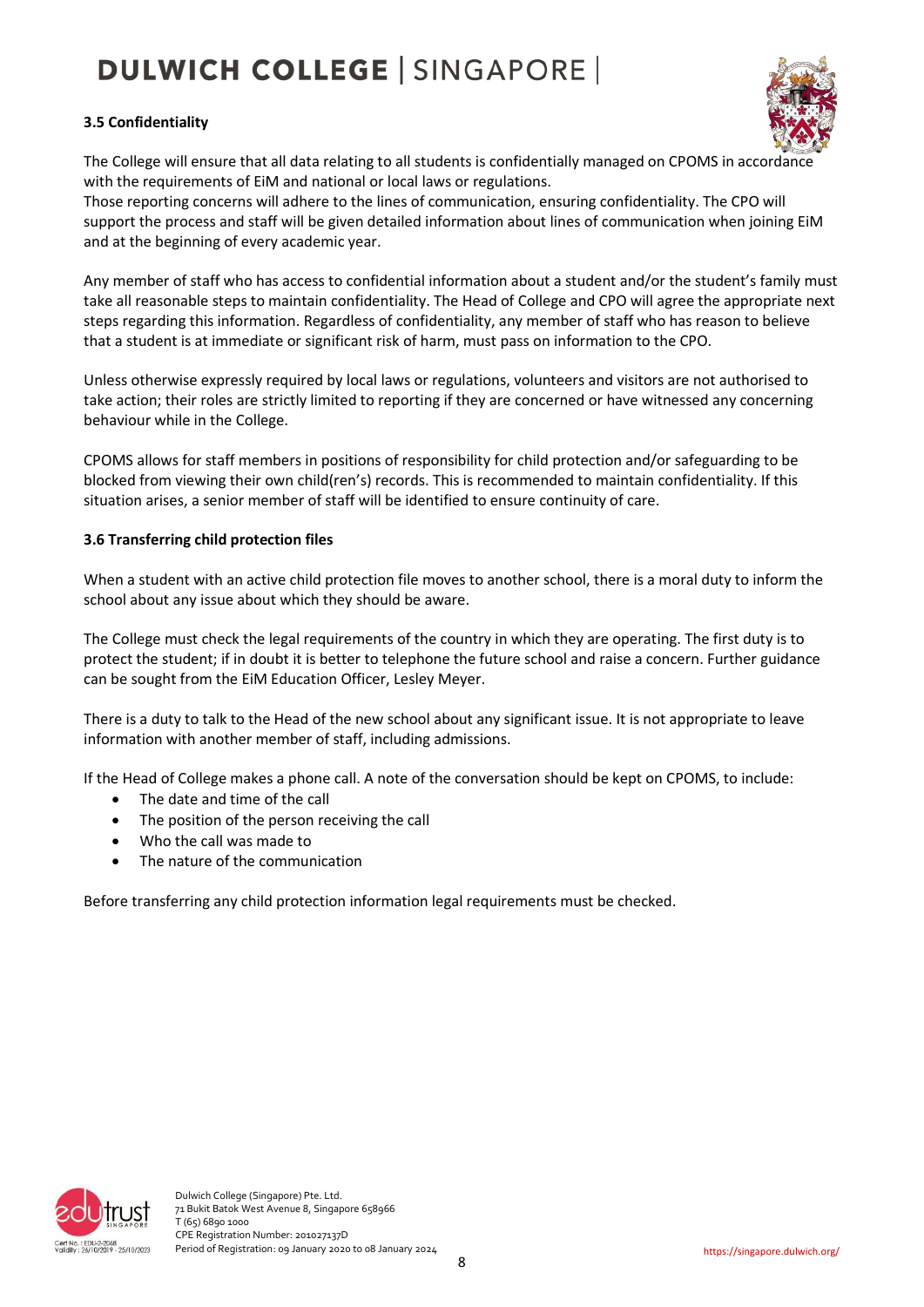

#### 3.7 Access to files

It is generally good practice to share information with parents. If a parent makes a request to access the file on their child's behalf, it should be done in writing in accordance with the College policy, including the Data Protection Policy.

Subject to applicable laws, there may be circumstances under which parents may be refused access to the child protection files.

The College may decide to withhold information in the following circumstances:

- It could cause serious harm or is likely to cause serious harm to the physical or mental health of the student or another person
- It could reveal that the student has been subject to, or at risk of child abuse, and the disclosure is not in the best interests of the student
- II is likely to prejudice an ongoing criminal investigation

When sharing information, the College must consider the right to confidentiality of other students or adults named or involved

The school must always take advice from the EiM Safeguarding Lead, Lesley Meyer, about sharing information with parents if they have concerns about doing so.

All file documentation relating to concerns about a student or adult will be kept indefinitely in a secure file on CPOMS in case it is required as future evidence.

The Head of College will regularly monitor current child protection cases on CPOMS with the CPO.

#### **3.8 Early help and local resource mapping**

The College will ensure that any internal, cross-college, local, national, or international sources of support are identified though the local resource mapping tool. Contacts may be used to support students and their families when early signs of any challenges to a student's safety or wellbeing are evident. Resource mapping is a dynamic process that helps to identify local sources of support. The resource mapping tool is regularly checked and updated by the DSL as circumstances change.

#### **3.9 Risk assessments**

Rigorous risk assessments are undertaken to ensure safety for students when they participate in educational visits or other significant events. Details of the process for trip planning are to be found in the College Educational Visits (trips) policy.

**3.10 Reflection, reviewing and evaluating for impact**

During the academic year, the College Safeguarding Team will meet with the EiM Chief Education Officer and EiM Safeguarding Consultant, using the EiM Safeguarding Compliance Review protocol. Any action arising from this will be incorporated into the ongoing Safeguarding Action Plan.

The College will be alternately internally and externally audited on a two-year cycle. The internal audit uses the EiM Internal Audit Protocol *(Appendix K*) and is carried out by the Head of College and the DSL. The findings of the audit will be discussed in an online meeting with the EiM Audit Consultant. The external audit is conducted using an agreed protocol by an external consultant. The action plan resulting from the audit will be agreed and signed by the following:

- The College trained auditors
- The Head of College
- Designated Safeguarding Lead
- The EiM Chief Education Officer



 Dulwich College (Singapore) Pte. Ltd. 71 Bukit Batok West Avenue 8, Singapore 658966 T (65) 6890 1000 CPE Registration Number: 201027137D<br>Validily: 26/10/2019 - 25/10/2023 Period of Registration: 09 January 2020 Period of Registration: 09 January 2020 to 08 January 2024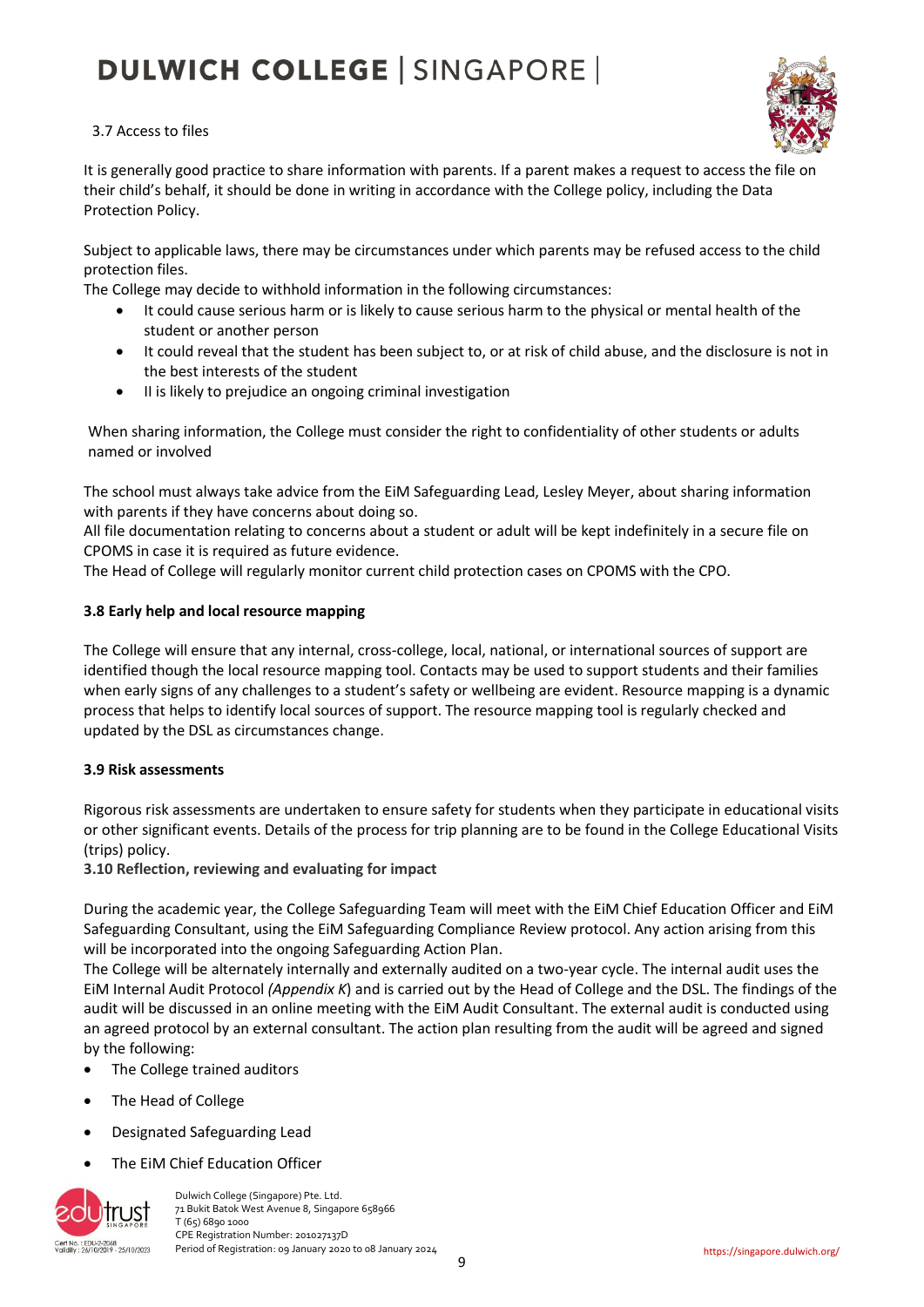

The Head of College will ensure that the Safeguarding Working Party, chaired by the DSL, will meet at le times a year to review the action plan. The DSL will also discuss the plan with the Head of College at their regular safeguarding meetings, and the Head of College will report progress at each meeting of the Board of Management. The EiM Chief Education Officer and the EiM Safeguarding Consultant will meet with each College safeguarding working group annually to review compliance (*Appendix J*).

#### **4. PROFESSIONAL AND PERSONAL CONDUCT OF STAFF, VOLUNTEERS AND VISITORS**

#### **4.1 Safer recruitment**

To ensure that students are protected while at the College, all staff will be carefully selected, screened, trained and supervised. More details of procedures followed can be found in the **EiM Safer Recruitment Policy.**

#### **4.2 Professional learning for safeguarding and child protection**

The College has a Safeguarding Training Team consisting of:

- At least two lead safeguarding trainers (one fluent in English, and one fluent in the local language).
- An appropriate number of Safeguarding Trainers.

All training supports staff in ensuring that they meet the required EiM Safeguarding Competencies. All training materials will be kept in a designated central location. The Professional Learning Director will support the safeguarding training programme.

There is a commitment to delivering face to face training, supplemented by online learning where appropriate. Training is evaluated every year.

For contractors, volunteers, Governors, Trustees, and others, safeguarding training will be organised as required and delivered by safeguarding trainers. Training requirements for every staff member can be found in the *EiM Competency and Training Framework (Appendix E).*

#### **4.3 Staff Code of conduct**

The College has a duty to ensure that appropriate behaviour and professional boundaries apply to all relationships between adults and students. Induction training will be provided to staff and will be based upon the Code of Conduct. Once completed, all staff will sign the *EiM Safeguarding Code of Conduct (Appendix D).* This will be resigned annually by all staff.

#### **4.4 Volunteers, visitors and contractors**

A volunteer is someone with specific skills who spends regular time in the College. Examples of volunteer roles include:

- Class helpers or readers
- Trip support
- Mentors
- Friends of Dulwich (FoD) members
- Gap students or interns

It is recognised that some people who may be unsuitable for working with children, may use volunteering as an opportunity to gain access to students. The Head of College will ensure that a risk assessment is undertaken on regular volunteers (including gap students and interns) and will determine whether to proceed with criminal record and identity checks. All regular volunteers will receive the relevant level of safeguarding training and sign the Safeguarding Code of Conduct. This will be recorded on the single central record (SCR).

Parents or other volunteers who help on an occasional basis must work under the direct supervision of a member of staff and may not have any unsupervised contact with students. They must sign the *Volunteer Safeguarding Statement (Appendix F).*

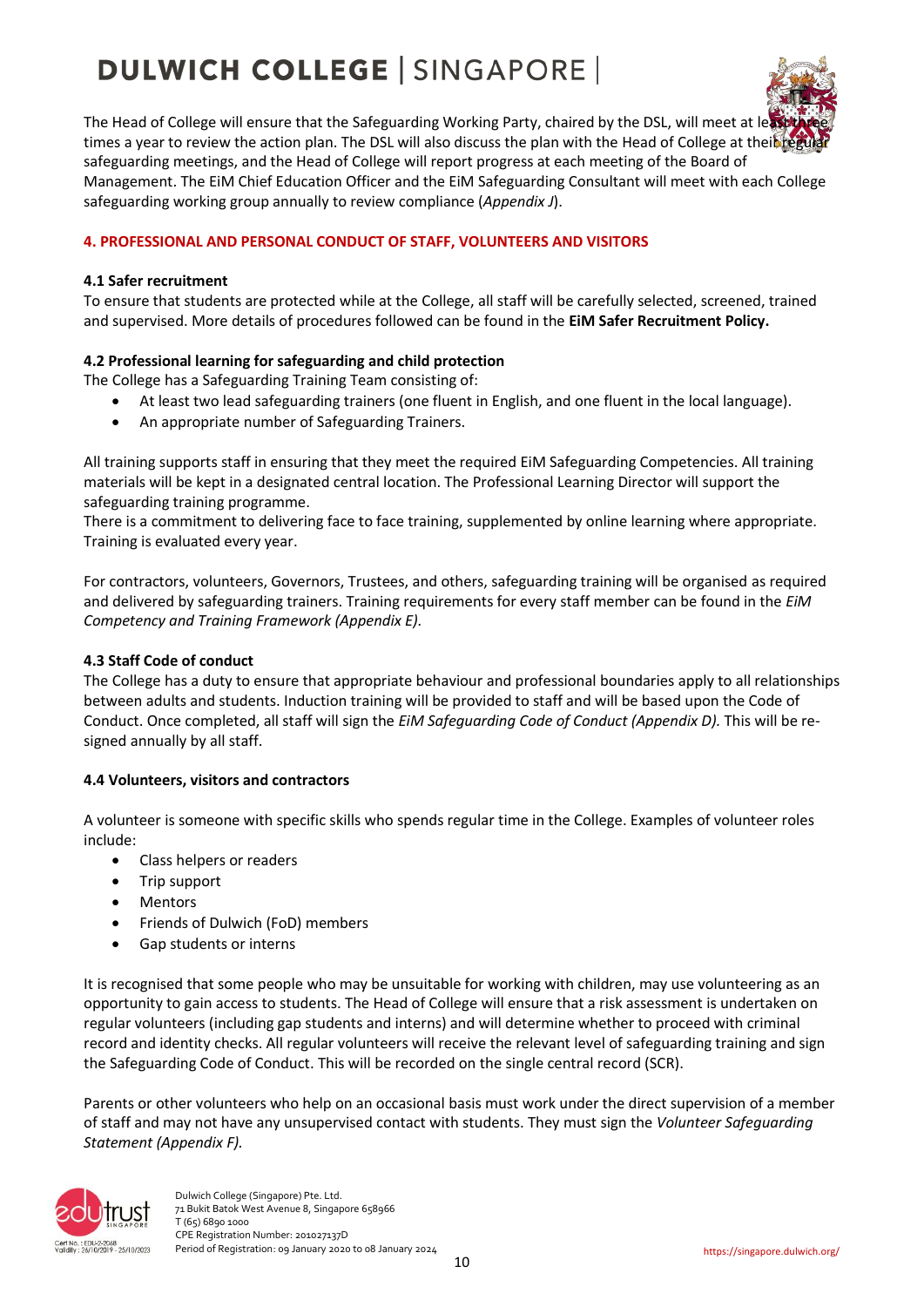

A visitor is someone who spends a short amount of time, through appointment at the College, with a specific short-term remit. The College maintains a Safeguarding Guide for all visitors. All visitors who come on campus be asked to read the Safeguarding statement before being issued a visitor's pass (*Appendix G*).

The College will ensure that all service providers and contractors they work with (with a specific remit, confirmed by contract, and for the purposes of self-employment) must sign *a standard supplier agreement.*  Service providers are required to:

- Check that their personnel have no criminal or violent record,
- Check that they have no history of unsafe behaviour
- Ensure that their personnel sign the Safeguarding Code of Conduct
- Provide supervision on site
- Provide appropriate training

A copy of the safeguarding policy will be included in all contracts.

4.5 Allegations against a member of staff, volunteer or board member

When an allegation is made against a staff member or other adult, whether by a student or another adult, the EiM procedure for managing allegations will be followed as outlined in the *Management of Safeguarding Allegations Policy and Appendix I.*

4.6 Safeguarding whistleblowing guidance

A staff member, volunteer or visitor may recognise that something is wrong but may not feel able to express concerns because of loyalty to colleagues or a fear of harassment or victimisation. All adults are encouraged to ensure that students are their priority and should not be unnecessarily at risk. This is known as 'whistleblowing' when adults are encouraged to speak up and speak out.

Reasons for whistleblowing:

- Every individual has a responsibility to raise concerns about unacceptable practice or behaviour in relation to the safety and welfare of our students
- To prevent a problem from becoming more serious
- To protect or reduce risks to other students

How to raise a concern:

- Concerns should be expressed as soon as possible. The earlier a concern is expressed the sooner action can be taken
- The concern should express exactly what practice is causing concern and why
- The person raising a concern should approach the Head of College immediately and, in her/his absence, the EiM Chief Education Officer, Lesley Meyer or the EiM CEO, Fraser White
- If a concern is expressed about the Head of College, it should be referred to the EiM Chief Education Officer, Lesley Meyer or the EiM CEO, Fraser White
- If a concern is expressed about the EiM Chief Education Officer, it should be referred to the EiM CEO, Fraser White

#### **4.7 Self-reporting**

Staff should raise with their line manager any personal difficulties or situations which may impact their professional behaviour. Staff also have a responsibility to discuss any situation in which their professional competency has been compromised. While such reporting will remain confidential in most instances, this cannot be guaranteed where personal difficulties raise concerns about the welfare or safety of students. Where appropriate professional and personal support can be offered.

Staff may seek advice or self-report if they feel compromised as parents of the College in any aspect of safeguarding.

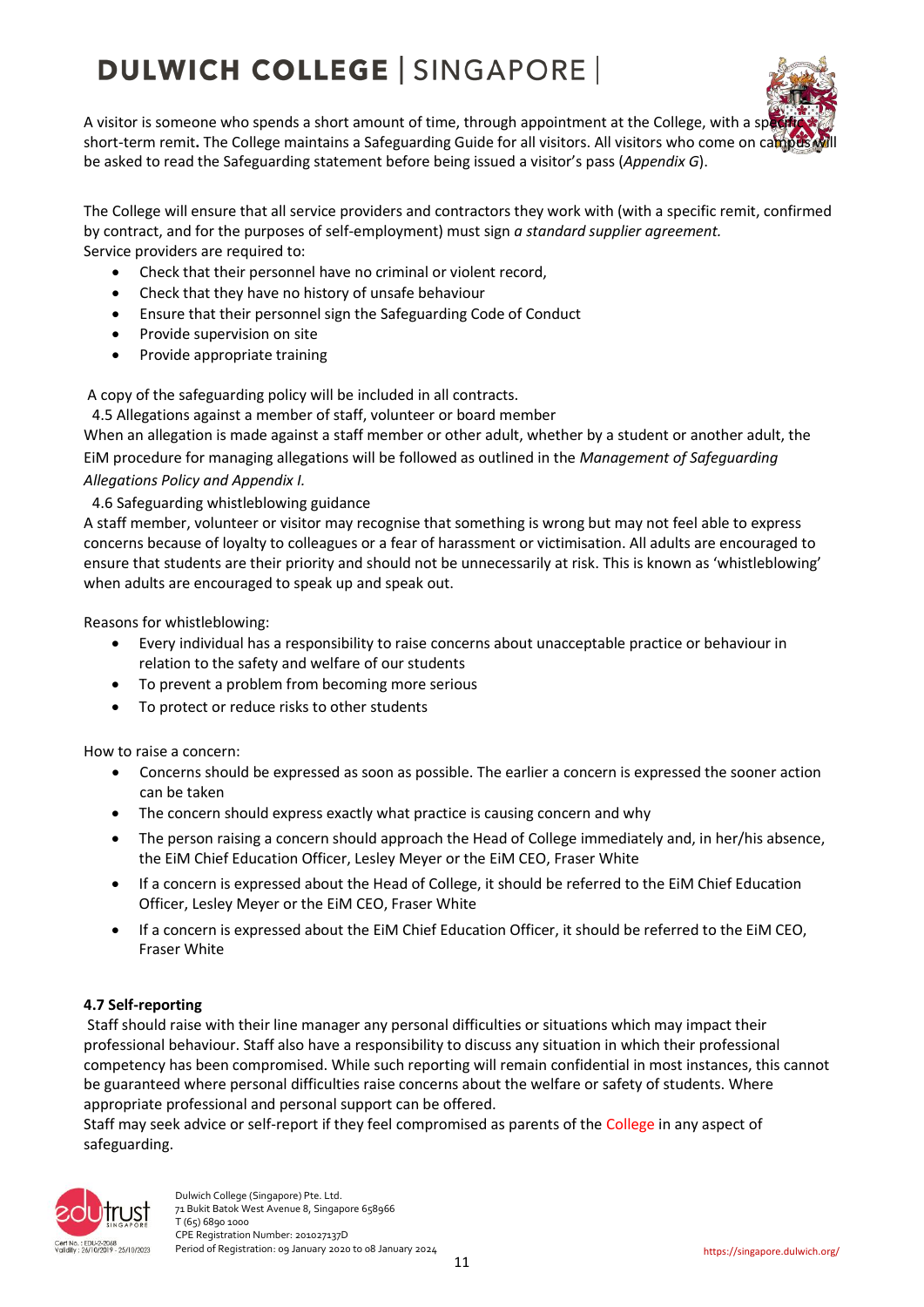#### *Infatuation*

t should be noted that students may develop an infatuation with an adult. If a staff member or voluntee concerned about this, they must report it to their line manager who will consult with the CPO who will decide on the best way to proceed and give advice accordingly.

#### **4.8 Low level concerns**

Adults and students are encouraged to report low level concerns about an adult's behaviour towards any student.

A low-level concern is one that does not meet the harm threshold as stated in the **Managing Allegation Policy***.* A low-level concern is any concern – no matter how small, and even if it does no more than cause a sense of unease or a 'nagging doubt' – that an adult working in or on behalf of the school may have acted in a way that:

- Is inconsistent with the staff Code of Conduct, including inappropriate conduct outside of work
- Does not meet the allegations threshold or is otherwise not considered serious enough to consider a referral to the appropriate authority

Examples of such behaviour could include, but are not limited to:

- Being over friendly with students
- Having favourites
- Taking photographs of students on their mobile phone
- Engaging with a student on a one-to-one basis in a secluded area or behind a closed door
- Using inappropriate sexualised, intimidating or offensive language
- Engaging with students on social media

Such behaviour can vary from the inadvertent or thoughtless, through to that which is intended to enable abuse.

#### Further information can be found in **Appendix L Low Level Concerns policy**.

4.9 Safe touch

There are occasions when physical contact with a student is appropriate. Examples of this could include, but are not exclusive to:

- Holding the hand of a young student when going to assembly or when walking together around school and school trips (dependent on age/need)
- Comforting a distressed student (hand lightly on shoulder)
- A student being congratulated or praised (shaking their hand)
- Demonstrating how to use a musical instrument
- Demonstrating exercises or techniques during PE lessons
- Giving first aid treatment

Students should always be notified that touch is going to happen.

On rare occasions, a staff member may have to make a physical intervention to avoid injury to self, individuals, or property.

Staff should use their professional judgment, considering their own safety and that of the student before making the decision to physically intervene. The priority is to de-escalate any situation through talking, the use of body language and giving a calm but firm response. Staff should have exhausted their skills to de-escalate the situation through non-physical methods before resorting to any form of physical intervention.

A Record of Concern on paper or a direct entry onto CPOMS should be completed immediately when a staff member physically intervenes to de-escalate a harmful situation.

The CPO will conduct a debrief with the relevant parties before the end of the working day and add a summary report to CPOMS.

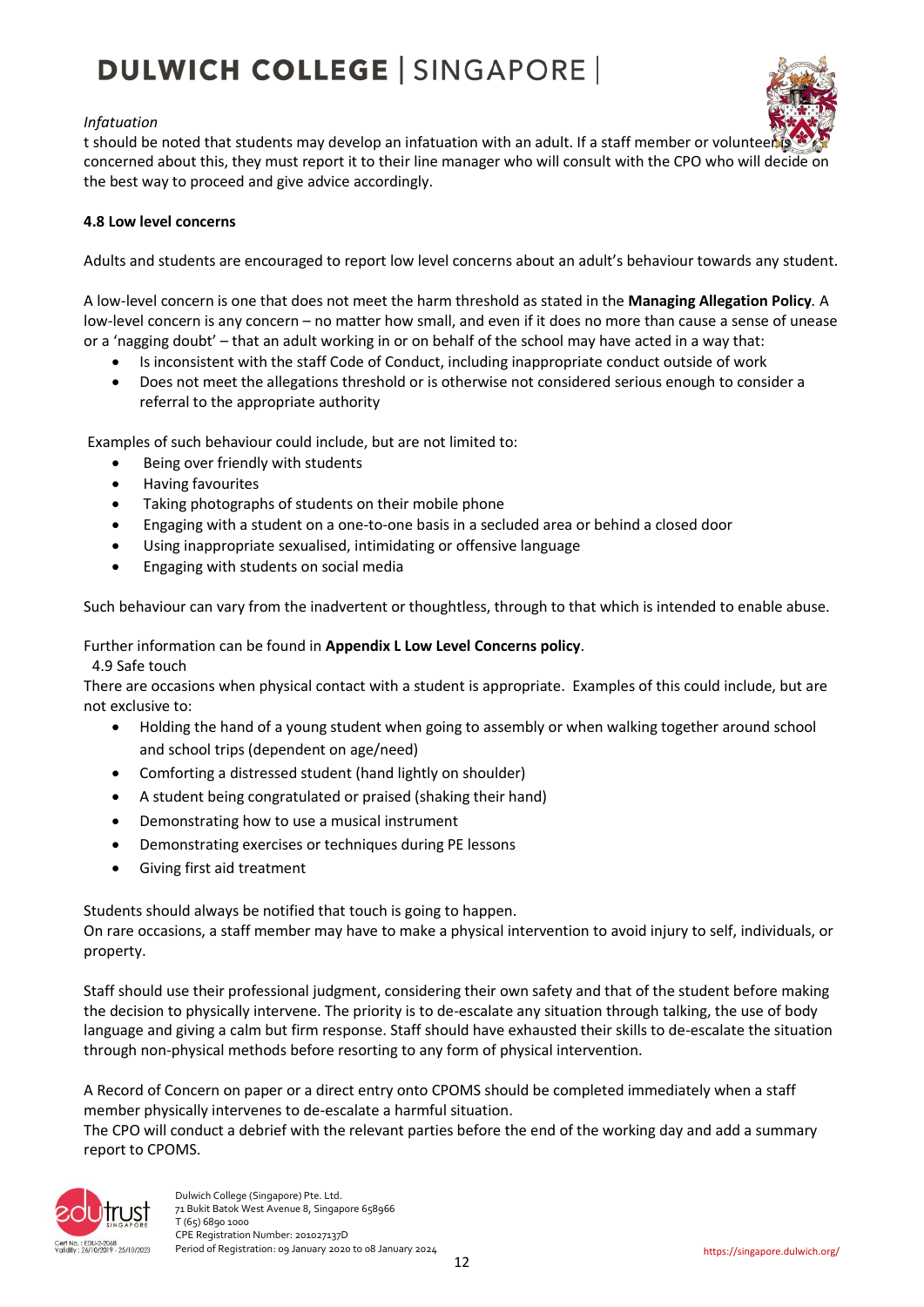

If a student requires physical intervention as part of an individual care plan, this can only be delivered b member who has received specific training in this area. Contractors, volunteers or other visitors should never initiate any physical intervention but instead make immediate contact with a member of staff.

Further guidelines are available in the College *Safe Touch policy***.** Specific briefings are provided for departments such as PE/Swimming, Dance/Drama, Music and Early Years. Attendance must be recorded.

Specific adults in the College will receive training bespoke to their role to use reasonable measures to prevent physical harm for any student who may require physical intervention as part of an individual care plan.

#### **5. E-SAFETY**

The safe use of equipment, applications and systems is central to the College **IT policy.** Monitoring and appropriate actions are taken where issues are identified. The College is committed to ensuring a safe digital learning community through curriculum plans, professional development, auditing of systems and working with parents. This approach is described in an E-Safety policy and supported by the E-Safety Lead.

Online learning that takes place will do so on College approved platforms. During online learning students and teachers may engage in learning activities in more informal locations that are different to the usual professional classroom environment. It is recognised that online learning can break down barriers and that students may speak more freely. It is important that clear guidance be given to staff, students and parents.

Staff, students, parents, visitors and volunteers are expected to engage in the safe and responsible use of social media. Any member of staff who is alerted to any protection concerns related to the use of the internet or social media should follow the lines of communication set out in this policy.

We acknowledge that parents like to take photos and videos of their children in performances, sports events and other presentations. This is a normal part of family life. However, parents are expected to be mindful of sharing photos on social media, especially if other students are visible or if the College can be identified.

If parents indicate that they would not like their child's photograph or video to appear in the College's materials, brochures, websites, advertisements or press releases, the College will ensure that their wishes are fulfilled. The College cannot be held accountable for photos or videos taken by parents or members of the public at College functions and shared via social media or other means.

Staff are expected to take photos of students for educational purposes (such as Tapestry, Seesaw etc.) on College devices. In the unlikely event of taking photos on personal devices, these images must be deleted immediately after being uploaded to the College drive.